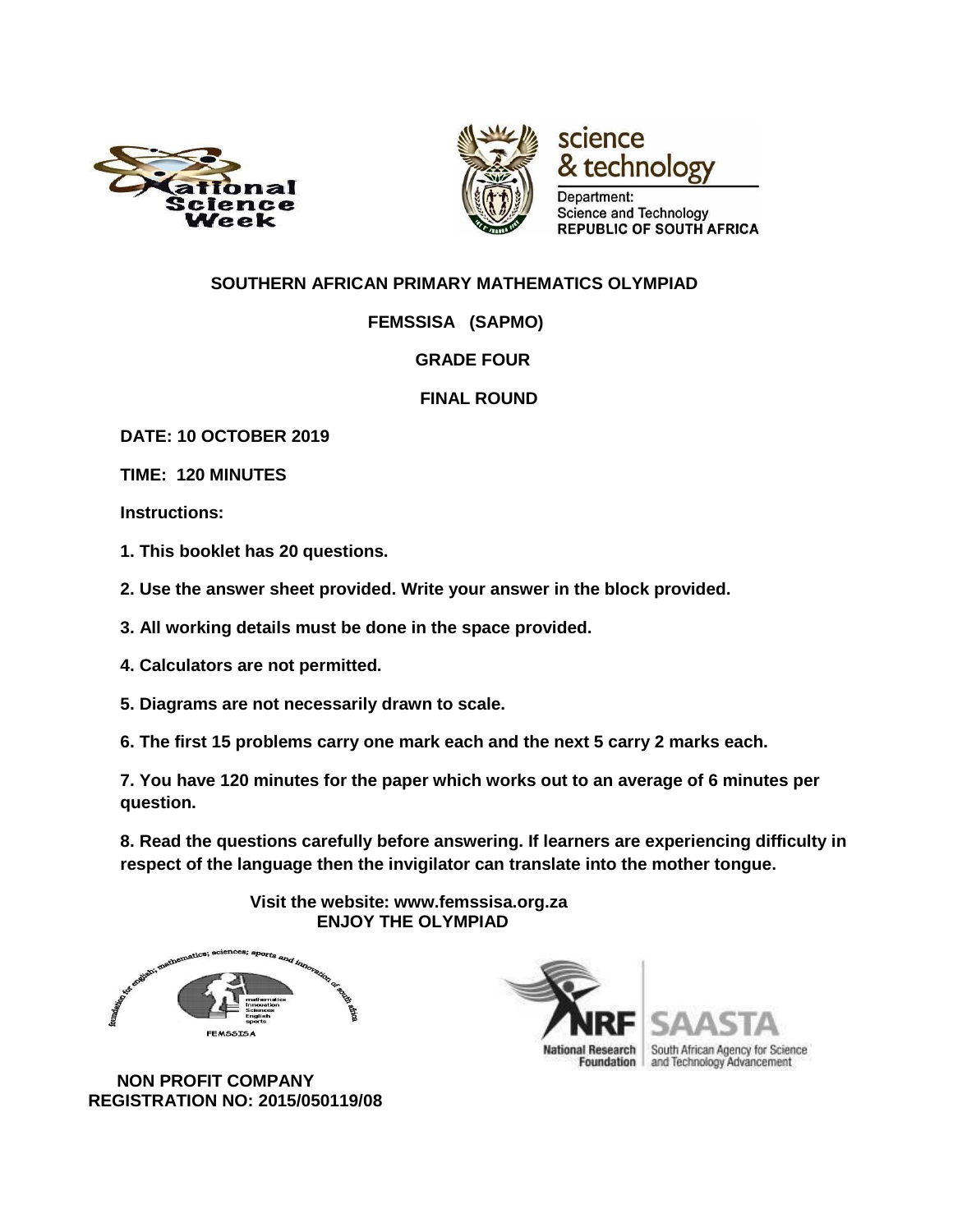# GRADE FOUR: 2019 FINAL ROUND

- 1. Write down the  $12<sup>th</sup>$  number of this addition sequence.
	- 13; 17; 21; 25; …
- 2. Find the value of  $\|$

 $\Box$  +  $\Box$  + 12 = 50

- 3. If Jenna was 2 positions behind where she was standing she would have been in the middle of the queue. She was in position 31 from the front. How many people were in the queue.
- 4. Preline counted in 8's as follows:-
	- 6; 14; 22; 30; …

She stopped at the 31<sup>st</sup> number. What number did she count last?

- 5. Guess the number I stand for.
	- I am a 3 digit number XYZ.
	- The sum of X and Y is 13
	- The sum of Y and Z is 15
	- $\bullet$  | am less than 400.
	- The sum of  $X$ ; Y and Z is 19.
- 6. In this subtraction certain digits have been replaced by letters.

What is the value of  $A + B$ ?

$$
\begin{array}{r} 5 \text{ B A} \\ -1 \text{ 27} \\ \hline 4 \text{ 3 B} \end{array}
$$

7. In the game below called "PYRAMATHS' the number on the left is halved and added to the number on the right to give the number in the box above. Find the number that should replace X.

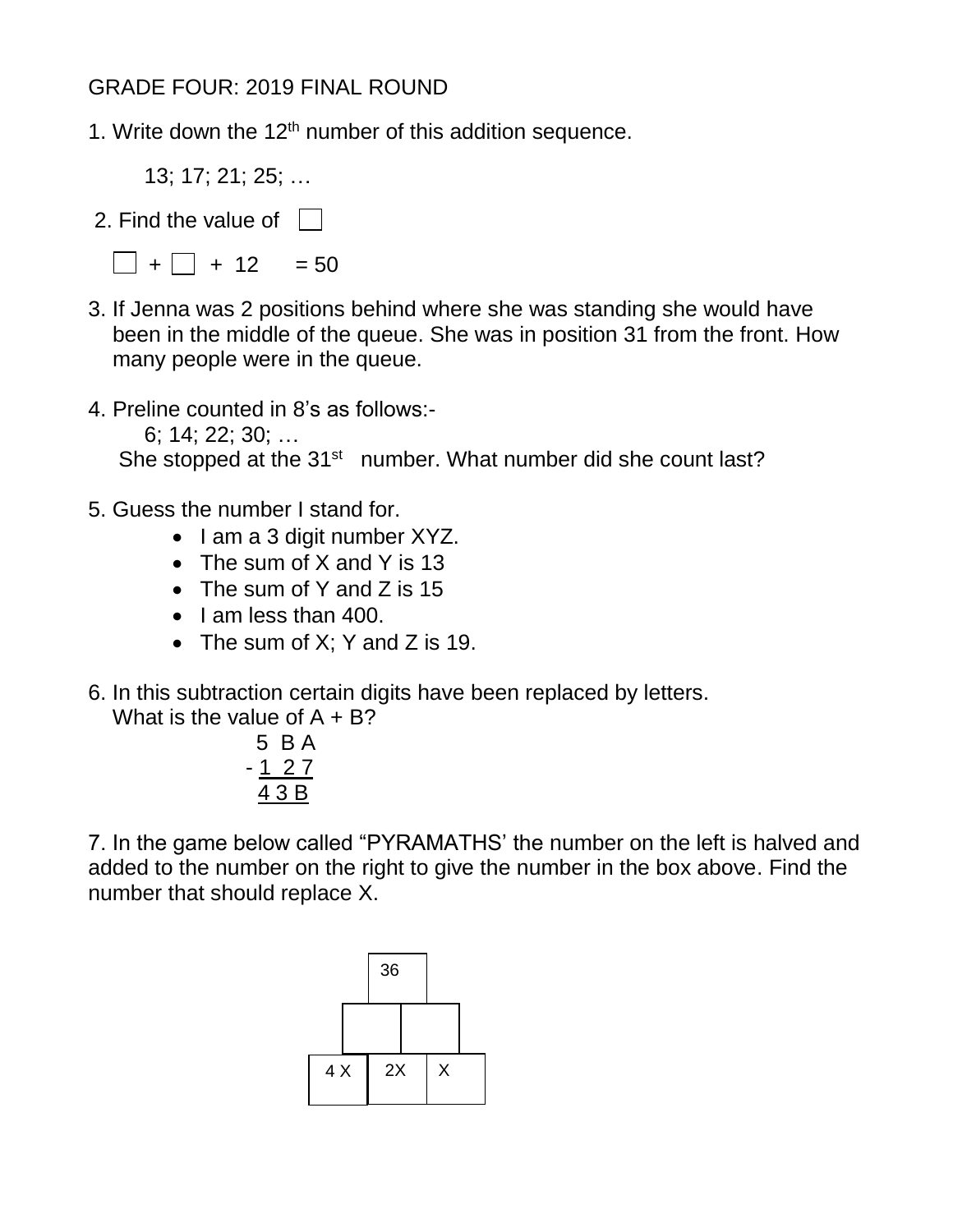8. A B C D Four marshals A; B; C and D are on a straight road. The distance from A to C is 800 metres. The distance from B to D is 400metres and from A to D is 1200 metres. What is the distance from C to D?

- 9. If one fifth of a certain number is 40 then what is one quarter of this number?
- 10. Renny has R50 more than 3 times as much money as Aryan. If both have R680 then how much does Aryan have?
- 11. How many lines of symmetry does this figure have if the square A can be attached to any side?



- 12. A container is  $\frac{1}{2}$  full of water. When 120 litres are added then it  $\ln \frac{3}{4}$  $\frac{3}{4}$  full. What is the capacity of the container when full?
- 13. The cost of 5 litres of oil is R99. What would you pay for 1.5 litres of water at the same rate?
- 14. If the sum of the dates from Monday to Friday is 105 then what is the date of the 3<sup>rd</sup> Sunday of the month?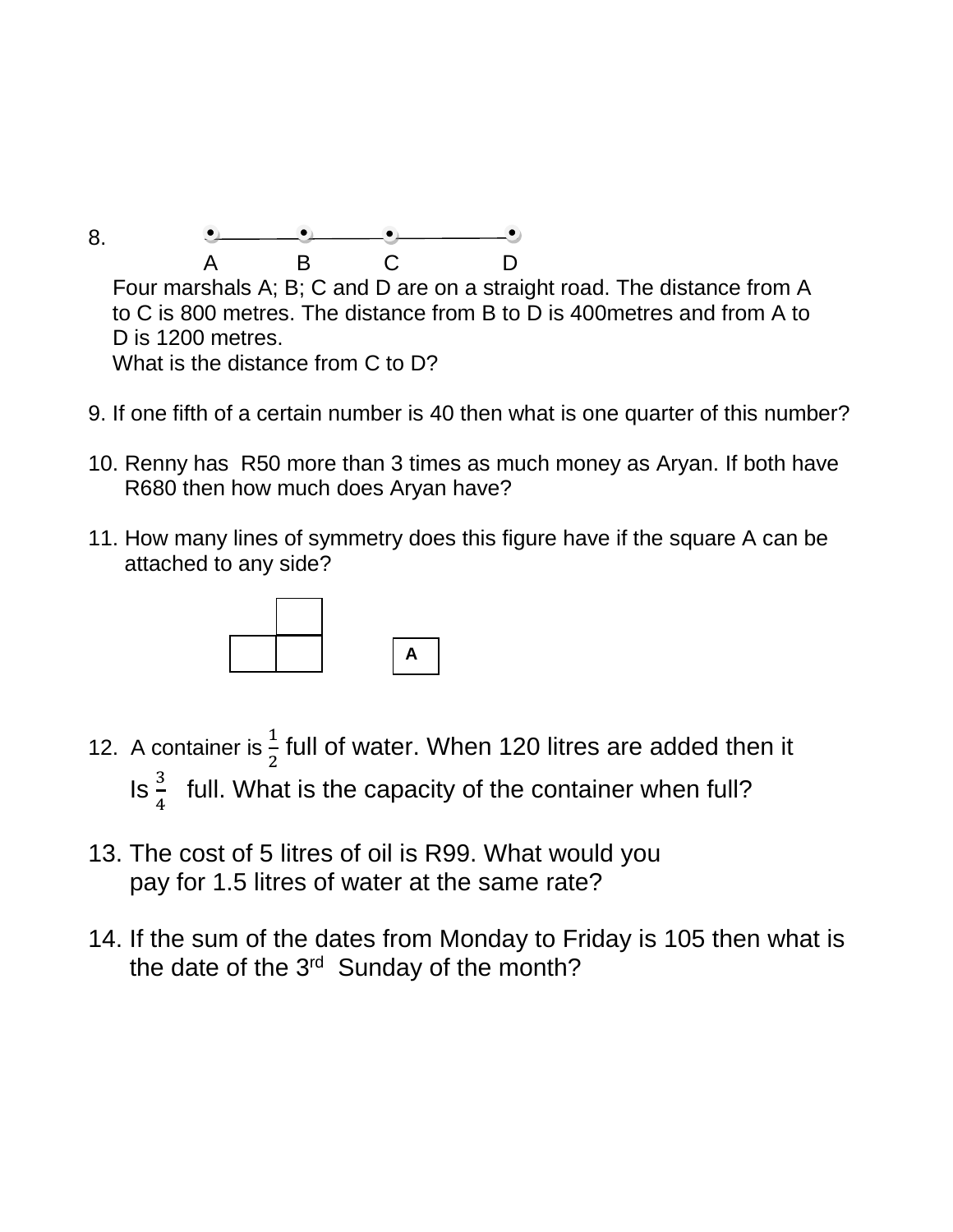15. How many inverted triangles of all sizes in this figure?



- 16. Bes collected R200 more than half of Desiree. If both collected R2400 then what did Bes collect?
- 17. Study the following problem. Do you know what © is doing to the 2 numbers?  $6 \odot 4 = 4$   $7 \odot 3 = 8$   $9 \odot 6 = 6$  After you have discovered what © does then find the answer to 7 © (4 © 2)
- 18. 6 cans of cooldrink cost R29.50. What will 18 such cans of cooldrink at the same rate cost?
- 19. A company made pentagonal tables with 5 legs and quadrangular tables with 4 legs. There were 240 legs and 60 tables. How many pentagonal tables were made?
- 20. The sum of the digits of a 3 digit number abc (a;b and c digits) is as follows:  $a + b = 9$  $b + c = 12$  $a - b = 5$ What is  $a + b + c$ ?

TOTAL:  $15 \times 1 = 15$  $5 \times 2 = 10$ 25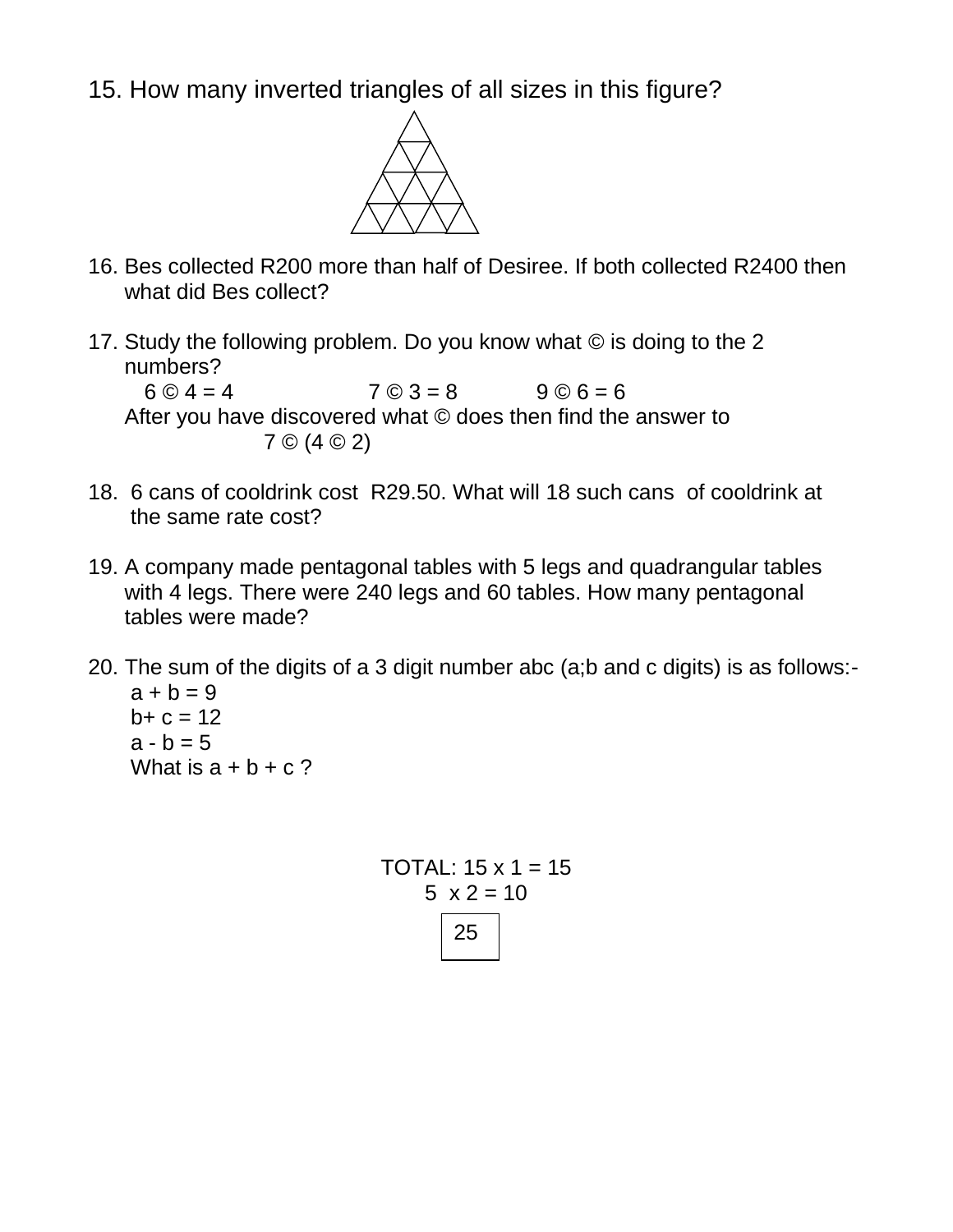



technology Department: Science and Technology **REPUBLIC OF SOUTH AFRICA** 

science

### **SOUTHERN AFRICAN PRIMARY MATHEMATICS OLYMPIAD**

 **FEMSSISA (SAPMO)** 

### **GRADE FIVE**

### **FINAL ROUND**

**DATE: 10 OCTOBER 2019**

**TIME: 120 MINUTES** 

**Instructions:** 

**1. This booklet has 20 questions.** 

**2. Use the answer sheet provided. Write your answer in the block provided.** 

**3. All working details must be done in the space provided.** 

**4. Calculators are not permitted.** 

**5. Diagrams are not necessarily drawn to scale.** 

**6. The first 15 problems carry one mark each and the next 5 carry 2 marks each.** 

**7. You have 120 minutes for the paper which works out to an average of 6 minutes per question.** 

**8. Read the questions carefully before answering. If learners are experiencing difficulty in respect of the language then the invigilator can translate into the mother tongue.** 

> **Visit the website: www.femssisa.org.za ENJOY THE OLYMPIAD**



South African Agency for Science and Technology Advancement

 **NON PROFIT COMPANY REGISTRATION NO: 2015/050119/08**  GRADE FIVE: 2019 FINAL ROUND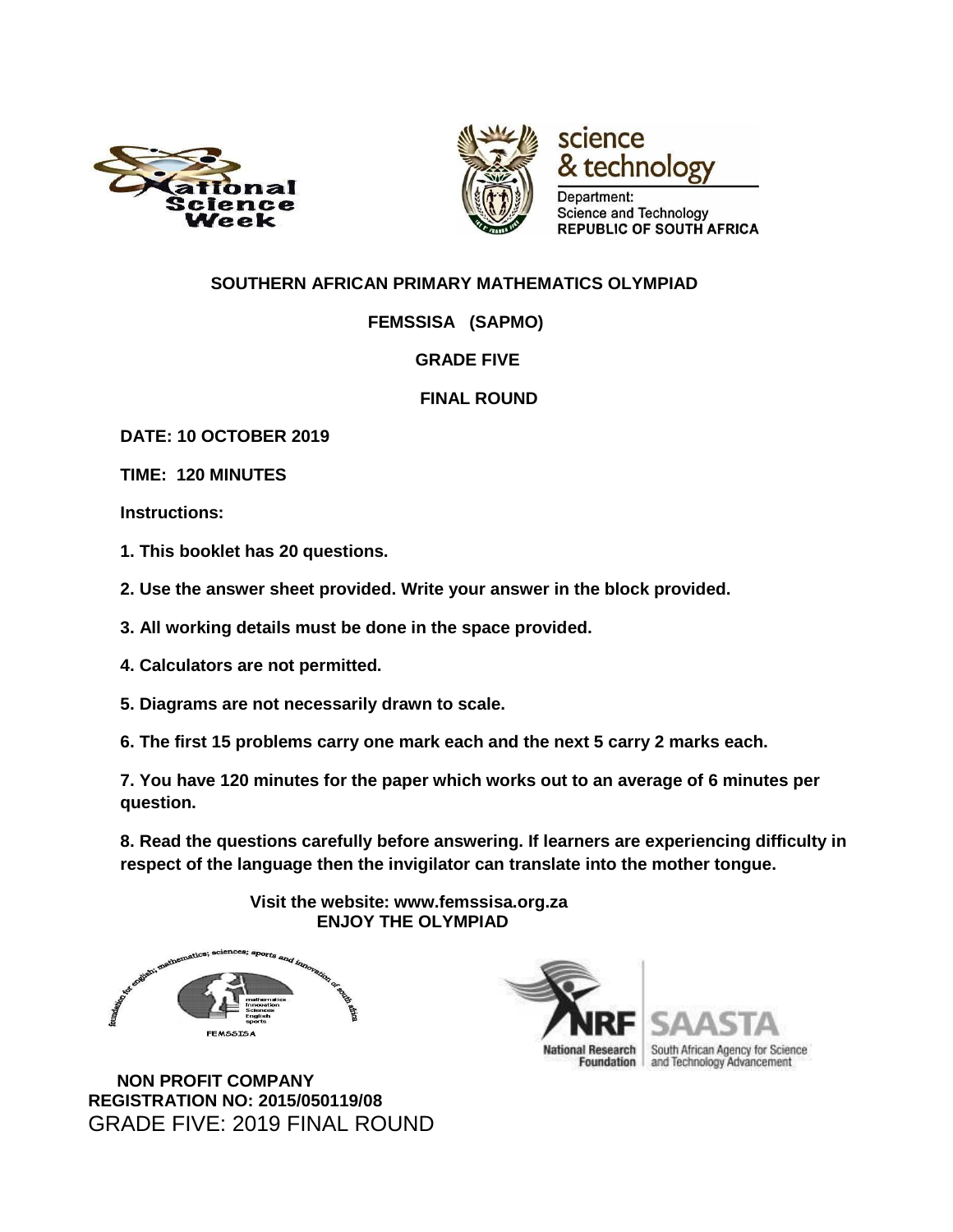1. Write down the  $14<sup>th</sup>$  number of this addition sequence.

- 7; 12; 17; 22; …
- 2. Find the value of
	- $60 + \square = \square + \square + 24$
- 3. Learners were standing in a straight line. Des was standing between Bazil and Alviro. Enver was standing between Des and Alviro. Cordy was standing to the right of Alviro. Who was standing to the immediate left of Des?
- 4. Jerry counted in 7's as follows:-

 28; 35; 42; 49; … She stopped at the 40<sup>th</sup> number. What number did she count last?

- 5. Find  $\Box$  if  $2 \times \Box \times \Box = 128$
- 6. In this subtraction certain digits have been replaced by letters. What is the value of  $A + B$ ?

$$
\begin{array}{cccc}\n & A & A & A \\
- & 4 & B & \\
\hline\n & 1 & 7 & B & \\
\end{array}
$$

7. In the game below called "PYRAMATHS' the number right is halved and added to the number on the left to give the number in the box above it. Find the number that should replace X.



.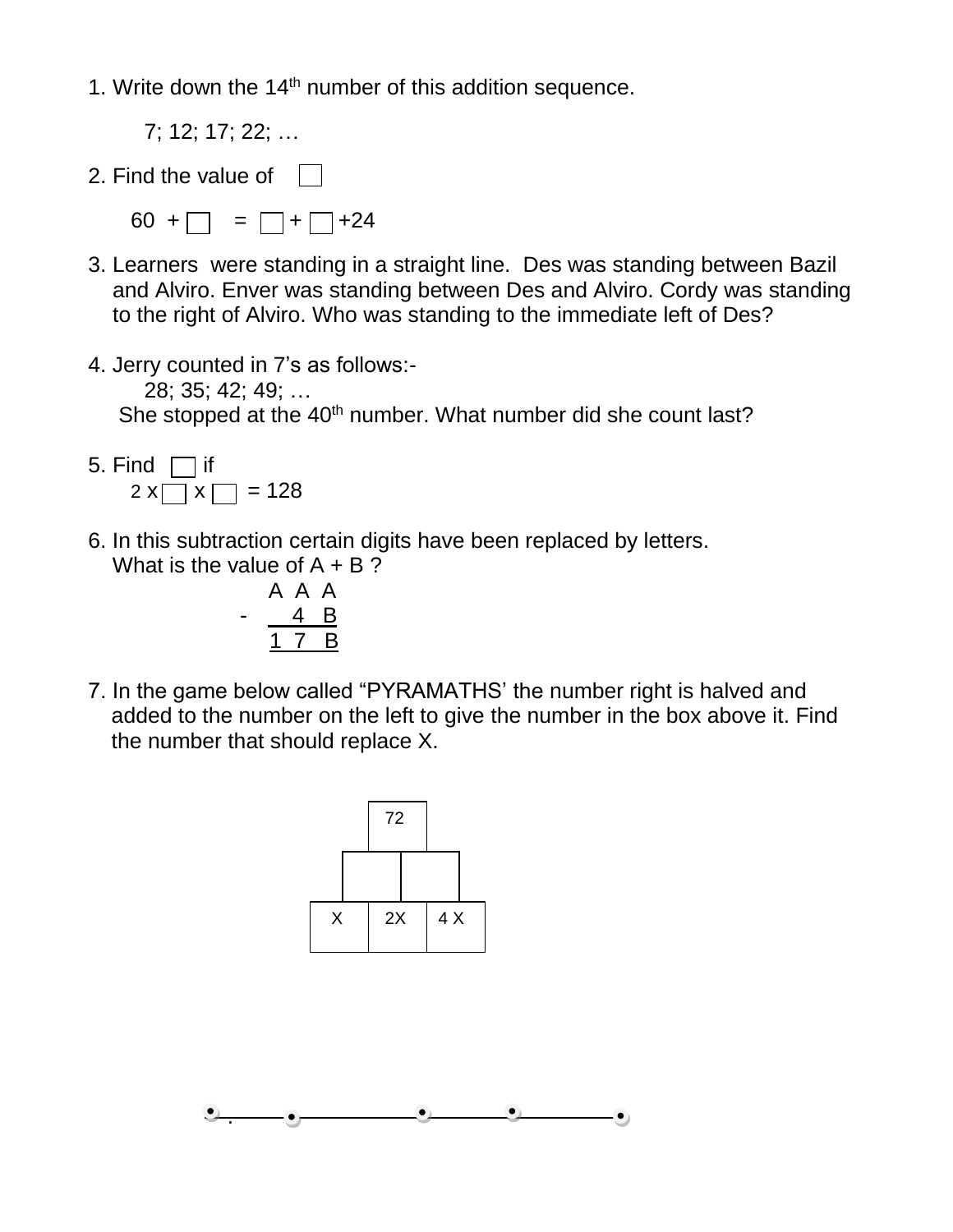A B C D E Five houses A; B; C ; D and E are on a straight road. The distance from A to E is 820m. The distance BC is 20 metres more than the distance DE which is 120 metres less than the distance from A to C. The distance from C to E is 390 metres. What is the distance from B to C?

- 9. If  $\frac{5}{8}$  of a certain number is 60 then what is  $\frac{1}{2}$  of this number?
- 10. Portia has  $\frac{1}{2}$  of the money less than Rose. If both have R1500 000 then how much does Rose have?
- 11. How many lines of symmetry does this figure have?



- 12. A container is  $\frac{1}{3}$  full of water. When 40 litres are added then it is  $\frac{1}{2}$  full. What is the capacity of the container when full? 13. What is the value of 'n' if  $\frac{5}{p} + \frac{1}{p}$  $\frac{1}{p} = \frac{3}{4}$
- 4 14. Study the following arrangement of numbers:-
	- 1 2 3
	- 4 5 6
	- ……………………

What is the 3<sup>rd</sup> number from the left of 24<sup>th</sup> row?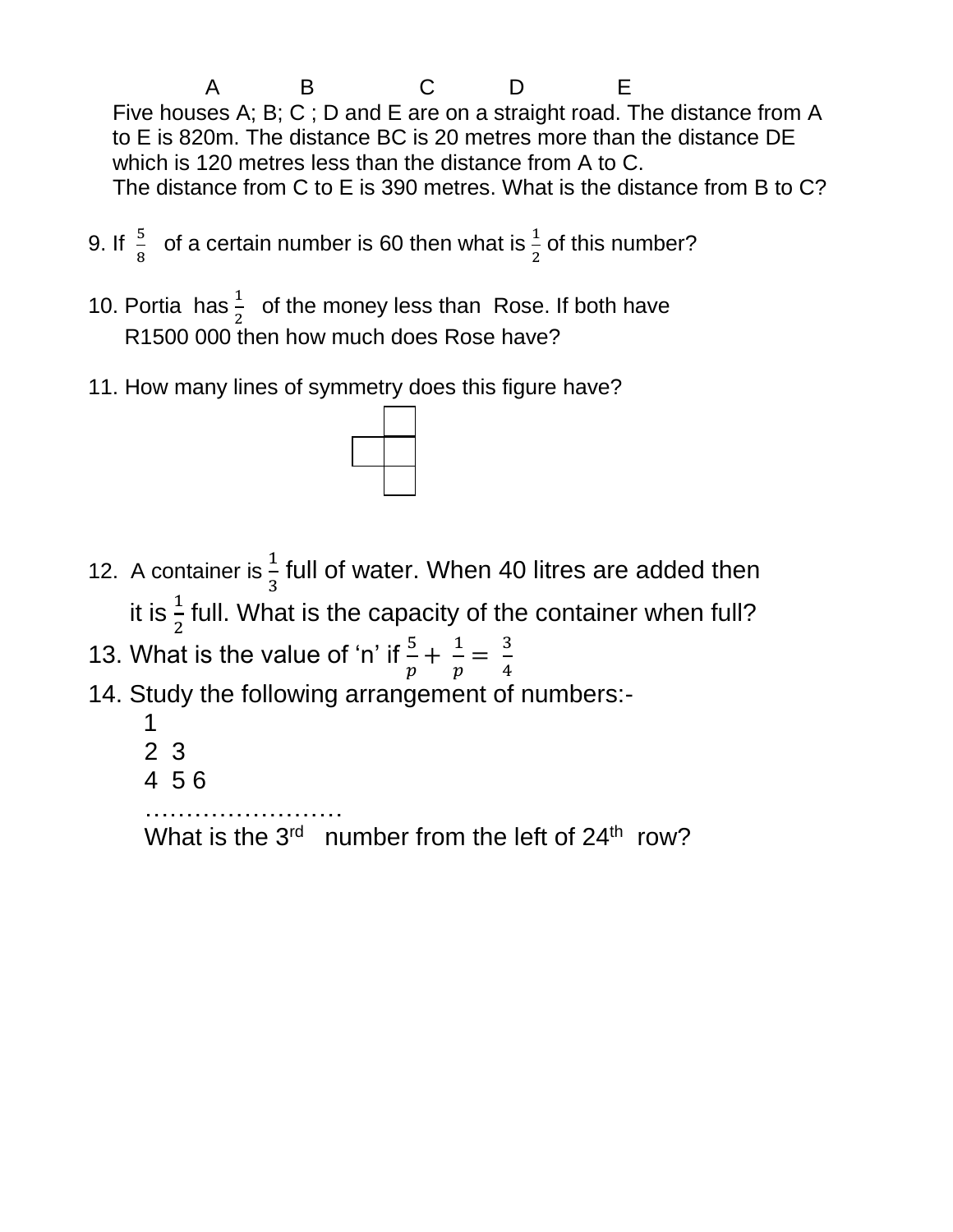15. In the game called Geogons the product of the 2 numbers in the 2 circles gives the number in the square between them.



What is the value  $A \times B \times C$ .

- 16. Determine the mystery number. 5 is added to the number. The new number is doubled. 4 is subtracted from the result. The answer is 30.
- 17. Linda has 3 times as many 20 cent coins as 50 cent coins. If the total value of the coins is R66 then what is the value of the 20 cent coins?
- 18. Desiree is 4 years more than half her mother's age. In 8 years' time her mother will be 60. What is Desiree's age?
- 19. Write down the sum of the digits of the following product. 33 333 x 22 222
- 20. Colour beads red(R) and white(W) were used to make a chain. The beads were arranged as follows:- RR WW RR WWW RR WWWW RR WWWWW RR..... What is the colour of the 60<sup>th</sup> bead from the left?

TOTAL: 
$$
15 \times 1 = 15
$$

\n5  $\times 2 = 10$ 

\n25

 $\lambda$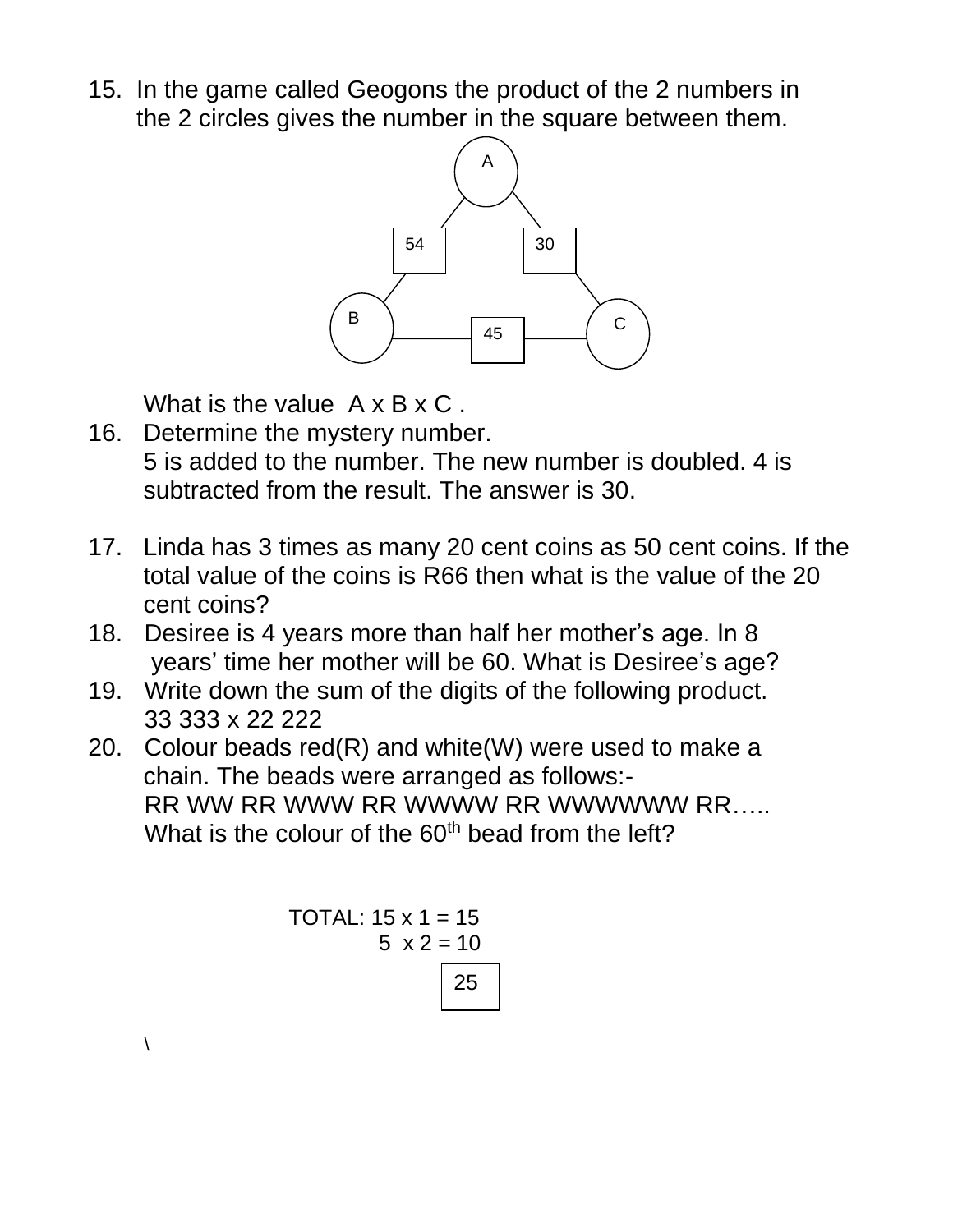





Science and Technology **REPUBLIC OF SOUTH AFRICA** 

### **SOUTHERN AFRICAN PRIMARY MATHEMATICS OLYMPIAD**

 **FEMSSISA (SAPMO)** 

## **GRADE SIX**

## **FINAL ROUND**

**DATE: 10 OCTOBER 2019**

**TIME: 120 MINUTES** 

**Instructions:** 

**1. This booklet has 20 questions.** 

**2. Use the answer sheet provided. Write your answer in the block provided.** 

- **3. All working details must be done in the space provided.**
- **4. Calculators are not permitted.**
- **5. Diagrams are not necessarily drawn to scale.**
- **6. The first 15 problems carry one mark each and the next 5 carry 2 marks each.**

**7. You have 120 minutes for the paper which works out to an average of 6 minutes per question.** 

**8. Read the questions carefully before answering. If learners are experiencing difficulty in respect of the language then the invigilator can translate into the mother tongue.** 



 **Visit the website: www.femssisa.org.za ENJOY THE OLYMPIAD**



 **NON PROFIT COMPANY REGISTRATION NO: 2015/050119/08**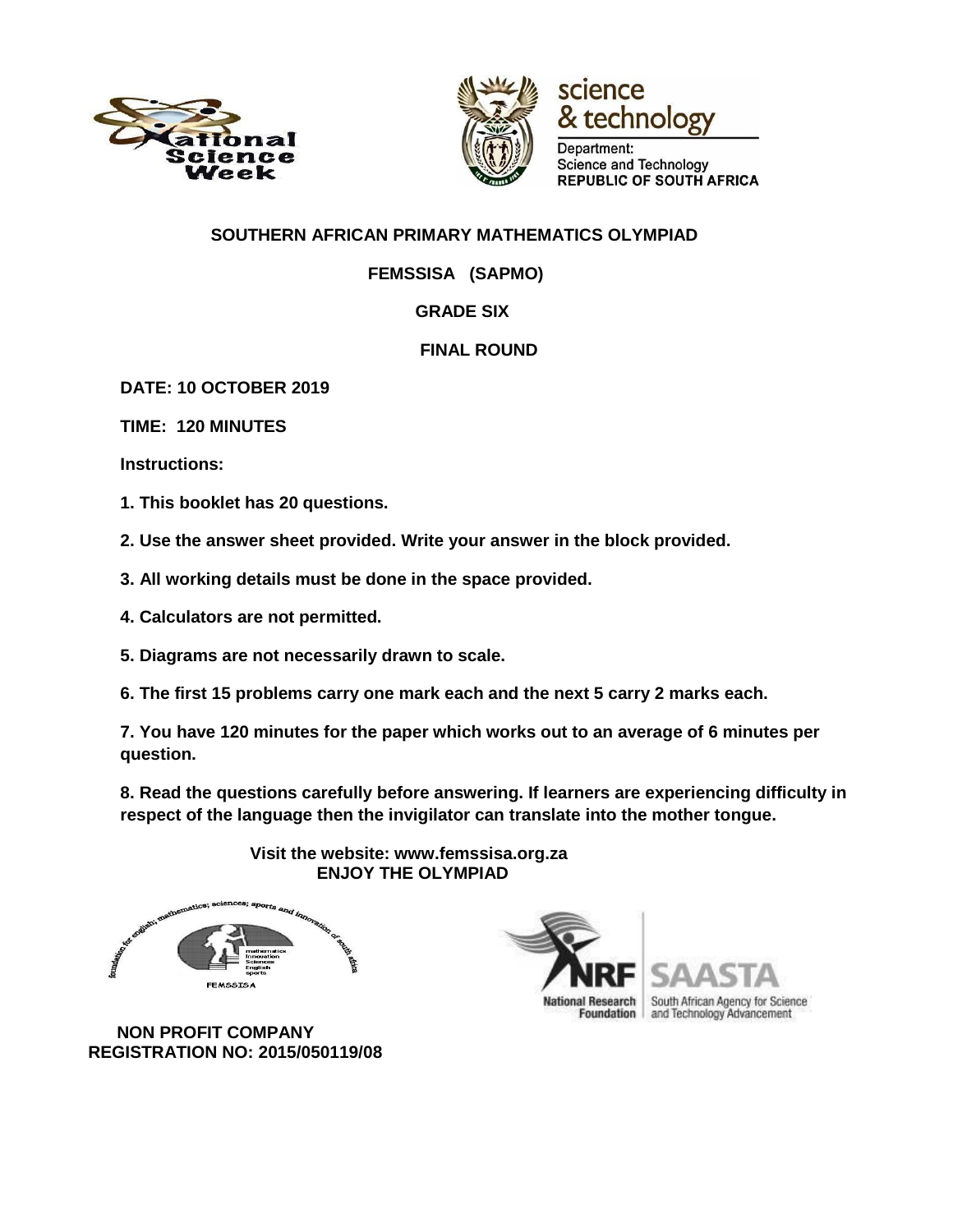# GRADE SIX: 2019 FINAL ROUND

- 1. Write down the  $16<sup>th</sup>$  number of this addition sequence.
	- 6; 11; 16; 21; .…
- 2. Find the value of  $\Box$  is a natural number



- 3. What is the greatest product of three numbers whose sum is 26?
- 4. Find A x B x C if A; B and C are different.



- 5. Find the sum of the digits of the quotient  $888....888, \div 111$ 12 digits
- 6. Evaluate 123 x 377 + 123 x 23 - 123 x 300
- 7. Find the sum of:- 2x2 +3x3 + 4x4 …. + 20x20
- 8.  $\frac{3}{4}$  of a number more than the number exceeds the number by 36. Find the number.
- 9. How many inverted triangles of all sizes are there in this figure?

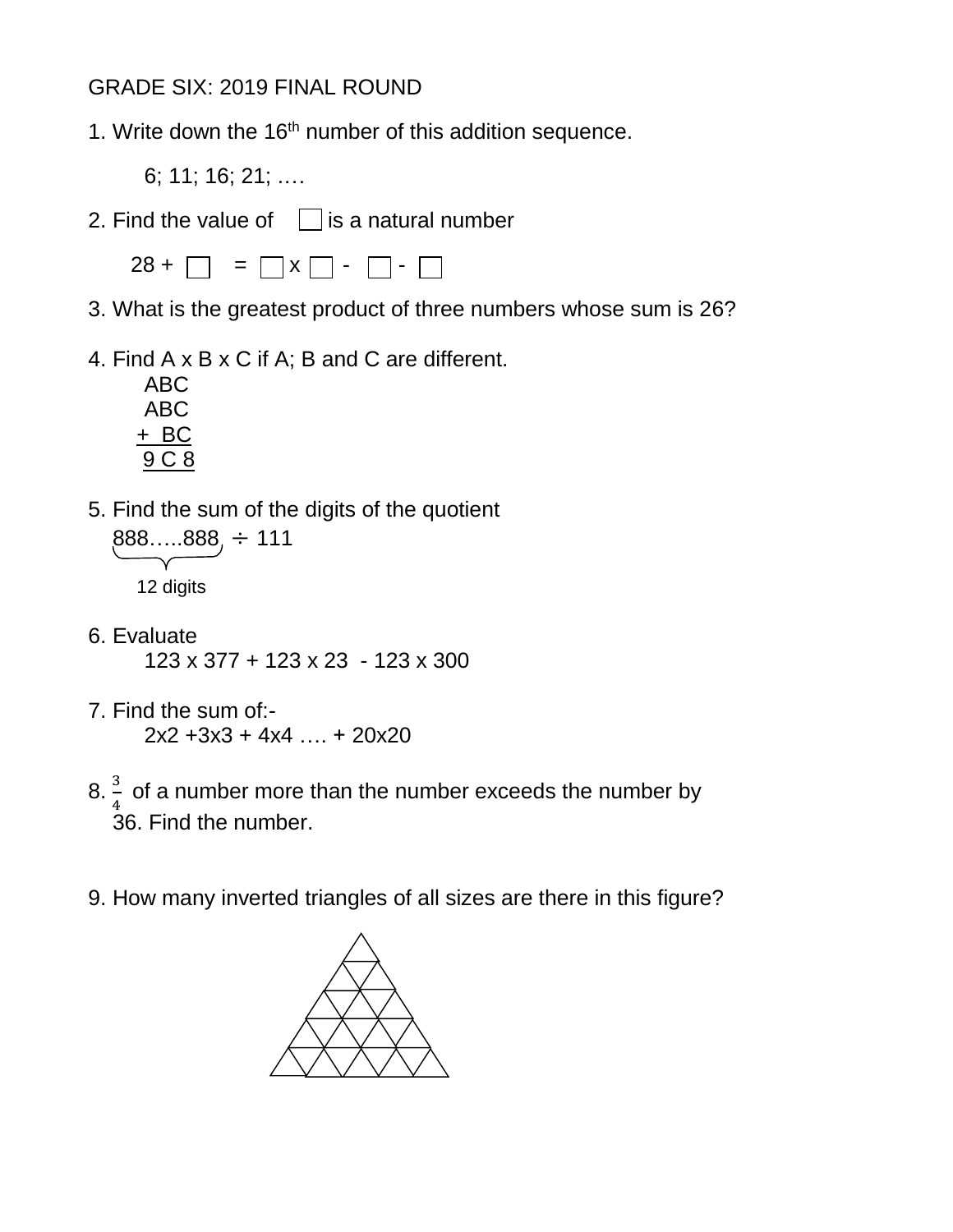10. 6 blocks are used to construct a staircase 3 steps high. How many blocks are needed to make a structure 20 steps high?



- 11. The difference in the ages of Kamy and Lily is 12 years. In 6 years' time Kamy will be twice Lily's age. What is Kamy's age?
- 12. Determine the area of the shaded region



- 13. It takes 15 minutes to cut a length of timber into 4 pieces. Damien cuts a similar length of timber into 10 pieces working at the same rate. At what time did Damien start cutting the timber if the job was completed at 10:00 ?
- 14. The average(mean) mark of 24 learners in a English Test is 30 whilst the average mark of the first 22 learners is 27. The  $23<sup>rd</sup>$  learner obtained 10 more marks than the 24<sup>th</sup> learner. What is the mark of the 23<sup>rd</sup> learner?
- 15. Write down the sum of the digits of this product. 777 777 x 222 222
- 16. How many zeros does the following product end in? 15 x 13 x 11 x 9 x 7 x 5 x 3 x 1
- 17. My watch gains 3 minutes every hour. The time was correct at 07:00. What was the watch time when the actual time 12:30 ?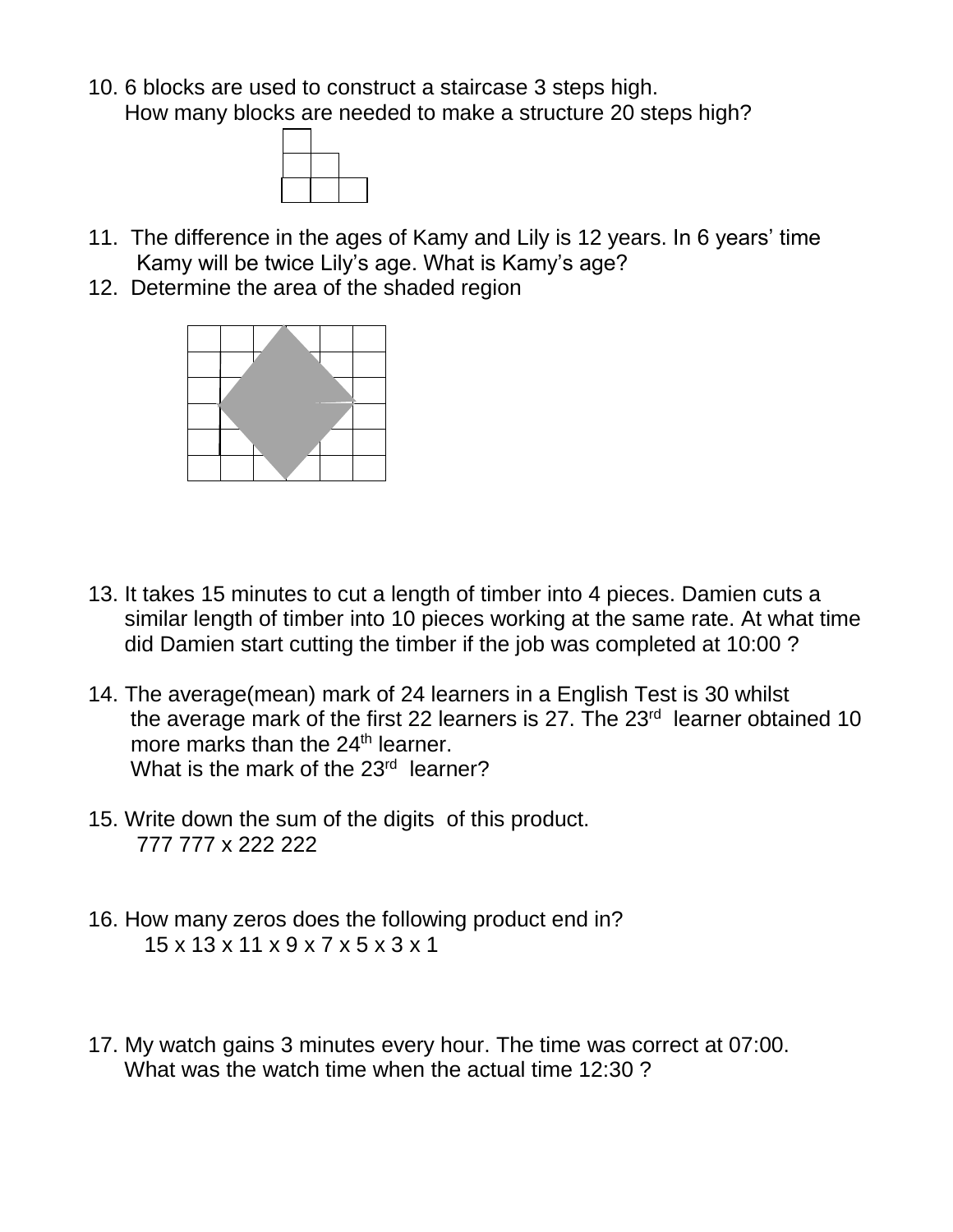- 18. In a basketball match points were scored in only 2's and 3's. Dream Team scored 105 points from 45 shots. How many 2 pointers did the team score?
- 19. Calculate  $x + y$  if the sum these fractions is  $\frac{20}{21}$ :

$$
\frac{1}{12} + \frac{1}{2.3} + \frac{1}{3.4} + \dots + \frac{1}{x.y}
$$

20. In a shopping spree of Petros spent  $\frac{1}{4}$  of his money and he then spent R600. He still had  $\frac{1}{3}$  of his money. How much did he start of with?

TOTAL: 
$$
15 \times 1 = 15
$$

\n5  $\times 2 = 10$ 

\n25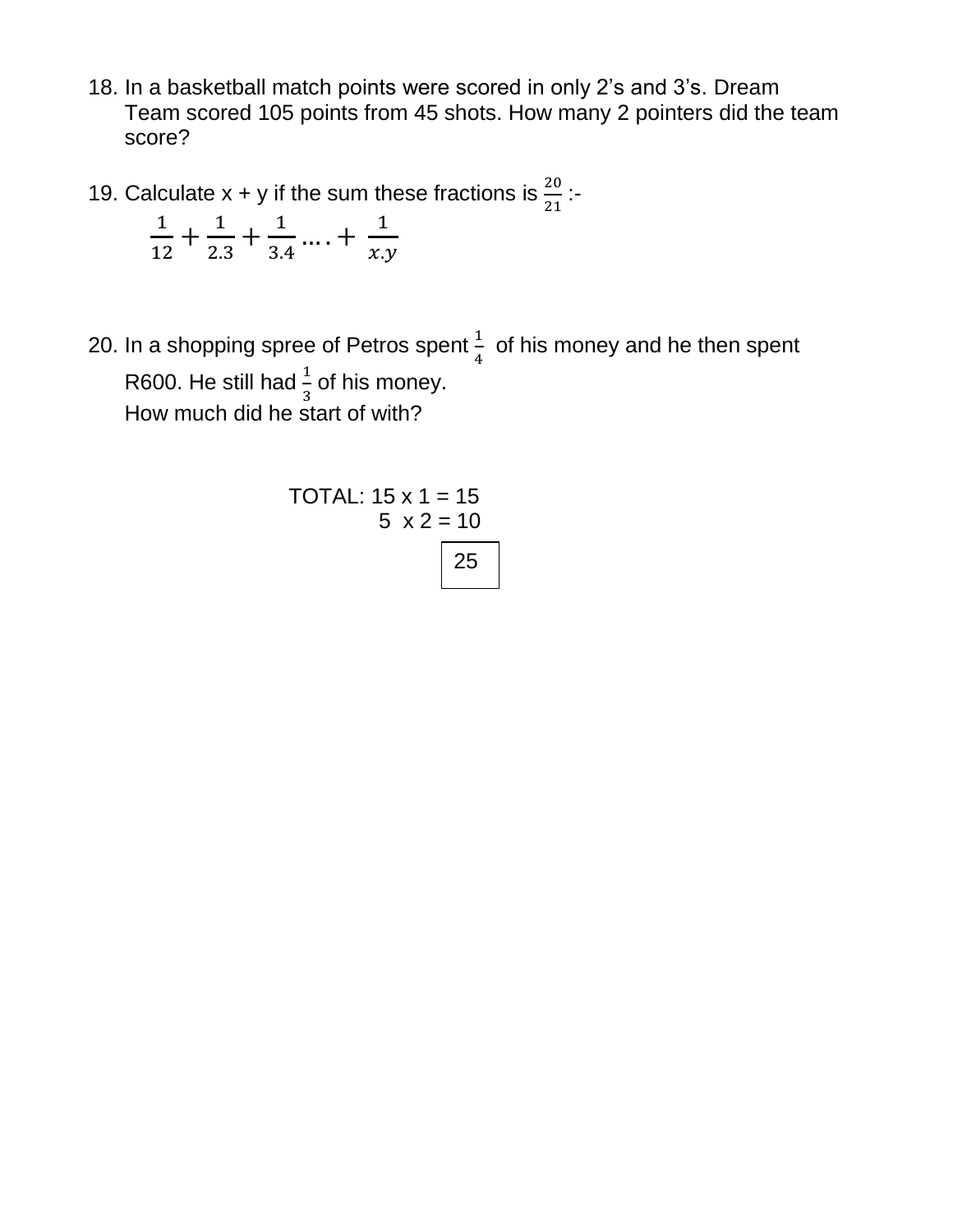





Department: Science and Technology **REPUBLIC OF SOUTH AFRICA** 

### **SOUTHERN AFRICAN PRIMARY MATHEMATICS OLYMPIAD**

 **FEMSSISA (SAPMO)** 

### **GRADE SEVEN**

### **FINAL ROUND**

**DATE: 10 OCTOBER 2019**

**TIME: 120 MINUTES** 

**Instructions:** 

**1. This booklet has 20 questions.** 

**2. Use the answer sheet provided. Write your answer in the block provided.** 

- **3. All working details must be done in the space provided.**
- **4. Calculators are not permitted.**
- **5. Diagrams are not necessarily drawn to scale.**
- **6. The first 15 problems carry one mark each and the next 5 carry 2 marks each.**

**7. You have 120 minutes for the paper which works out to an average of 6 minutes per question.** 

**8. Read the questions carefully before answering. If learners are experiencing difficulty in respect of the language then the invigilator can translate into the mother tongue.** 



 **Visit the website: www.femssisa.org.za ENJOY THE OLYMPIAD**



 **NON PROFIT COMPANY REGISTRATION NO: 2015/050119/08**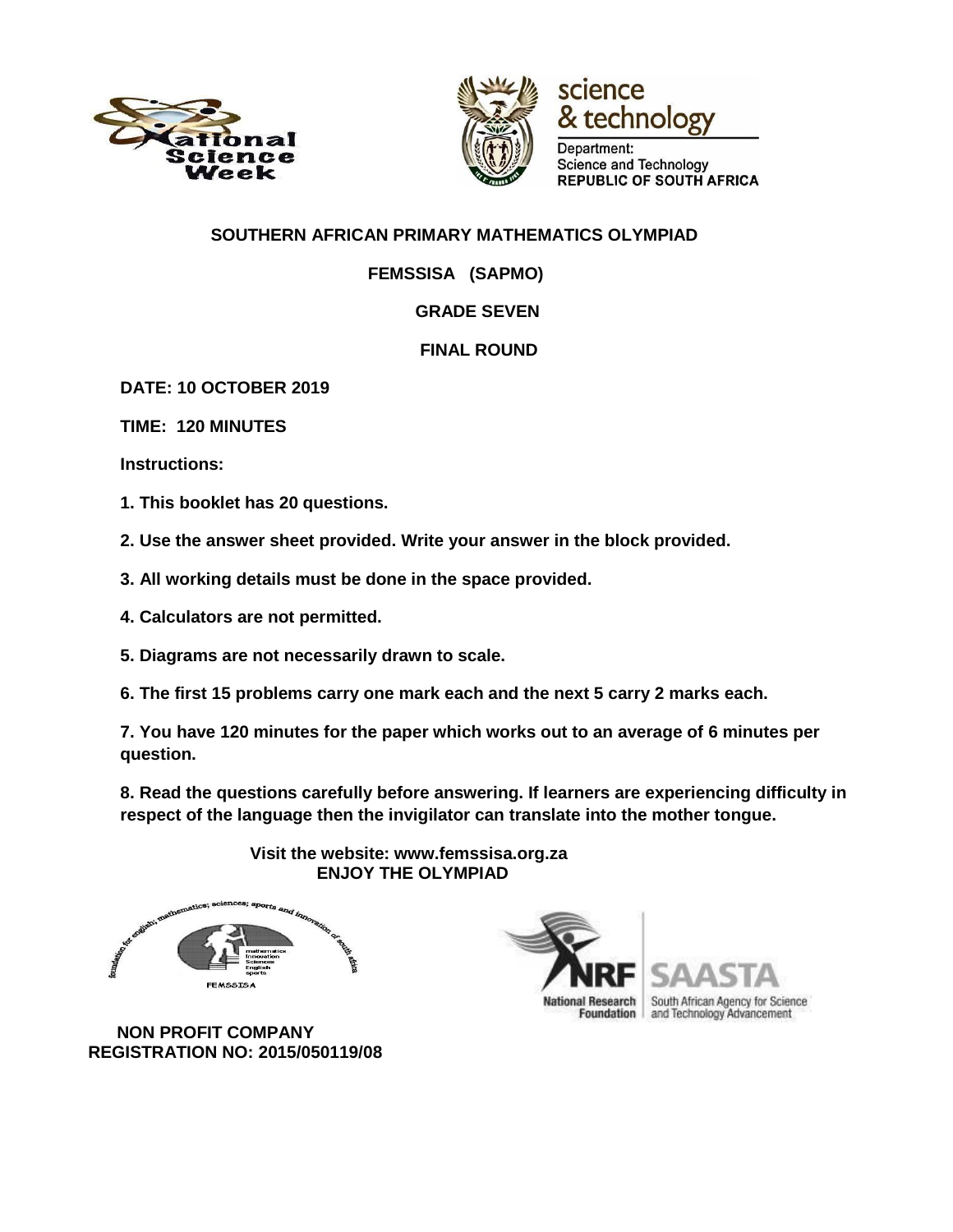### FEMSISA Grade 7 Final Round

- 1. Calculate  $\frac{3}{4} \times 101 \times 8$
- 2. On Wednesday 9 October 2019 April was 17 years old. On what day of the week will be 30 years?
- 3. 1225 beads are used to make 35 chains. How many beads are needed to make 25 such chains?
- 4. After making  $\frac{5}{8}$  of the candle holders Barry still had 660 candle holders to make. How many candle holders were there altogether?
- 5. A floor measuring 6 metres by 4 metres was to be tiled using square tiles measuring 36 cm by 36 cm. How many full tiles were needed?
- 6. A company decided to distribute 50 chairs to each school. There were 200 surplus. This company decided to distribute 55 chairs per school and not to keep 50. How many chairs the company initially have?
- 7. Speedy won a 200 metre race in 20 seconds. Calculate the average speed in km per hour.
- 8. Calculate  $\frac{1}{8-\frac{4}{3}}$  $4 - \frac{1}{4}$ 4 then find the value of x**.**

9. Evaluate

$$
\frac{8+12+18+\cdots+80}{6+12+18\ldots+90}
$$

10. A water tank is  $\frac{1}{3}$  full. When 40 bricks measuring 25cm by 10 cm by 10 cm are

dropped into the tank the water level rises to  $\frac{3}{4}$  of the tank.

What is the capacity of the tank in litres?

- 11.Two numbers are in the ratio 9:13. The Lowest Common Multiple of the two numbers is 468. Find the smaller of the two numbers.
- 12.Observe the following pattern

5 7 9 11 13 15 17 19 21 23

..........................

What is the  $3<sup>rd</sup>$  number of the 16<sup>th</sup> row?